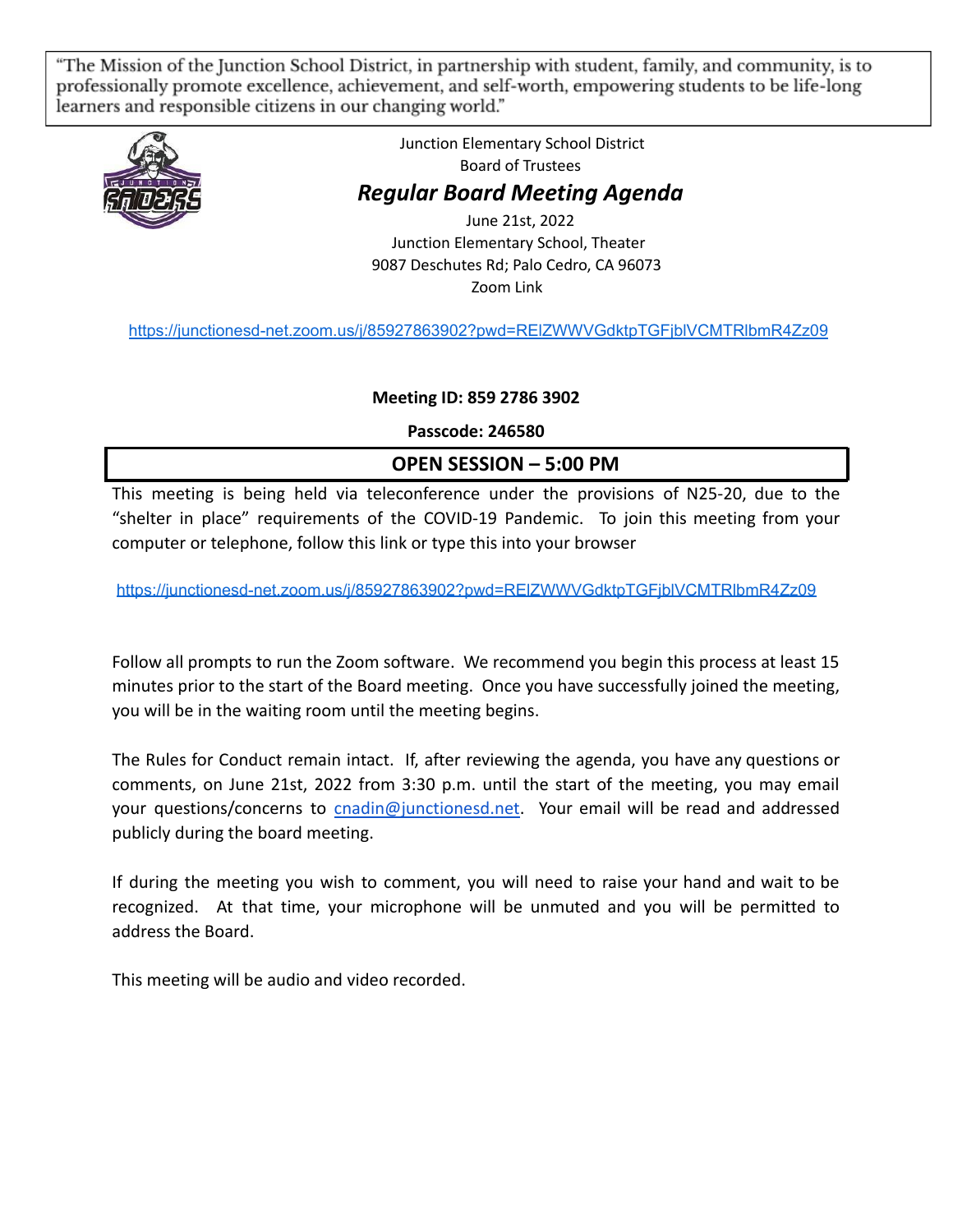### **1. Opening Business**

- A. Call to Order
- B. Roll Call/Establish Quorum
- C. Pledge of Allegiance
- D. Mission Statement
- E. Approval of Meeting Agenda

## **2. Consent Calendar**

*Items listed under the Consent Calendar are considered to be routine and are acted on by the Board of Trustees in one motion. There is no discussion of these items before the Board vote unless member of the Board, staff, or public requests specific items be discussed and/or removed from the Consent Calendar. It is understood that the Administration recommends approval on all Consent Items. Each item on the Consent Calendar approved by the Board of Trustees shall be deemed to have been considered in full and adopted as recommended.*

- **2.1 Approval of [Regular Board Minutes for May 17th,](https://docs.google.com/document/d/1QNk94LNcYGGyStliyE21M0w5XCfMRhSQB2BM-izQjuU/edit?usp=sharing) 2022**
- **2.2 Warrants: [Accept Payments to Vendors & Staff](https://drive.google.com/file/d/1BALrBgW4UpNcQg3TkJzuY3i0LPWhr18Z/view?usp=sharing) for period May 13th June 17th**

## **2.4 Personnel: Affirm Employments, resignations for period May 18th - June 17th**

Erin Shea - 5th grade teacher, effective 8/15/22 Jennifer Lighty - 2nd grade teacher, effective 8/15/22 Ashley Studer - Administrative Assistant - Resignation effective 6/10/22

- **2.5 [Quarterly Williams Report](https://drive.google.com/file/d/1-DPEizV_KLX79QRw7f_h3GNLPJ64K8HU/view?usp=sharing)**
- **2.6 [Resolution # 21-13 Transfer Retiree Benefit Funds](https://drive.google.com/file/d/15Ib843pUt6uYXnz8SosaVPKTklljwhMi/view?usp=sharing)**
- **2.7 [Resolution #21-14 Authorizing the 2022-23 Cash](https://docs.google.com/document/d/1zVD0cFF-ymkkwwW8U83thHi9ZQuSirUMV2QEnblnME0/edit?usp=sharing) Transfers Between Funds**
- **2.8 [Resolution #21-15 Authorizing the Transfer of](https://docs.google.com/document/d/1JKSowvkKzMJz68NaKD6xcmaGc9qq_yKrohbALcHGNdU/edit?usp=sharing) funds between the Cafeteria Fund and the [General Fund](https://docs.google.com/document/d/1JKSowvkKzMJz68NaKD6xcmaGc9qq_yKrohbALcHGNdU/edit?usp=sharing)**
- **2.9 [Resolution #21-16 Authorizing the Superintendent](https://docs.google.com/document/d/1Ps6Q04Sr8panqKl98WY92e5F7PV_Wqx7t_I4aawlnhg/edit?usp=sharing) to Make Certain Budget Transfers**
- **2.10 Contract: [Legal Services Consortium with SCOE-JESD](https://drive.google.com/file/d/1T5XNZzLqsKHmG6lZuP_c8QFbZFwUXFdU/view?usp=sharing) is a member of Consortium Districts participating in an annual agreement for Legal Services and trainings from Lozano Smith**
- **2.11 [Safe Return to School Plan](https://drive.google.com/file/d/1vZoYrSV5mUaVCYaJIvD1JhtoVhalmdrC/view?usp=sharing) (COVID-19 Prevention Program CPP) -** Updated May 2022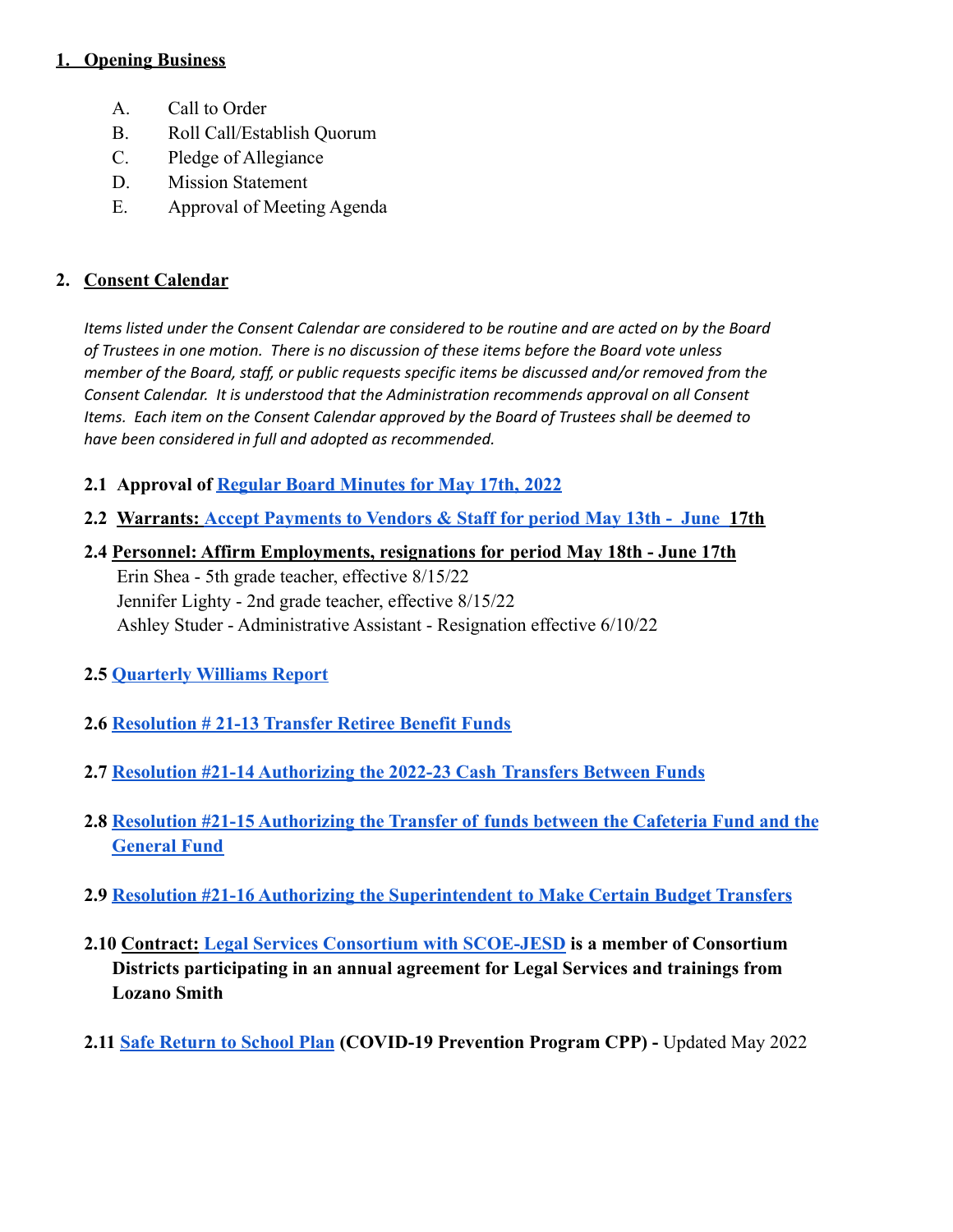## **3. Public Hearing - 5:00 p.m. [Local Control and Accountability Plan \(LCAP\)](https://drive.google.com/file/d/1Kb2xJD6eouRGSx3P10hdwCtEgB964vWb/view?usp=sharing), [Budget Overview](https://drive.google.com/file/d/1J0YNYzN0MKvAOcEZdvLmkpM3YejW1p_f/view?usp=sharing) [for Parents \(BOP\)](https://drive.google.com/file/d/1J0YNYzN0MKvAOcEZdvLmkpM3YejW1p_f/view?usp=sharing) and Proposed Budget for the 2022-23 [School Year and Reserve Disclosure](https://drive.google.com/file/d/1IYRjHYDQZfGGzHppPt2UqC9vj8Hb-jjq/view?usp=sharing)**

*Open a public hearing to receive comments on Local Control and Accountability Plan (LCAP), Budget Overview for Parents (BOP), Proposed Budget for the 2022-23 School Year and Reserve Disclosure.*

*Close Public Hearing*

## **4. Public Comment -**

*Public comment on any item of interest to the public that is within the Boards' jurisdiction will be heard. The Board may limit comments to no more than 3 minutes pursuant to Board policy. Public comment will also be allowed on each specific agenda item prior to Board action thereon. (See last pages of the agenda*

## **5. New Business**

- **5.1 Action: [Resolution #21-17 Education Protection](https://drive.google.com/file/d/1NWbpqfQ-Fli2gW00yRuUpCuW-6K5Vpws/view?usp=sharing) Act 2022-2023 & Expenditure Plan -** Spending determination on how monies received from the EPA shall be spent as required by Article XII, Section 36 with the California Constitution and publication of the EPA plan on the district website*.*
- **5.2 Action: [Declaration of Need for Fully Qualified](https://drive.google.com/file/d/1PvkFbvr78aaBPOdbTqP__VQU-Gp_yFzp/view?usp=sharing) Educators -** *Annual submission to the Commission on Teacher Credentialing in case District needs emergency permits for the 2022-23 school year*. *Recommendation is to approve.*
- **5.3 Action: [Resolution #21-18 Ordering Governing Board](https://docs.google.com/document/d/1mrEQjMH0Yjv04mPPgRUs8Yo6Da34d3qefundZI3-ATA/edit?usp=sharing) Member Election**
- **5.4 Action: [Resolution #21-19 Establishing Procedures](https://docs.google.com/document/d/1pDIl5tDhySzcXdc87Oa5WcQ8ANTwbu7AKnbxnc7-xso/edit?usp=sharing) for Tie Vote**
- **5.5 Action: [Resolution #21-20 Cost of Candidate Statement](https://docs.google.com/document/d/1E2omK4dP2OuXy9axC577RDU9cYKwtVttJAzRk7RyA9A/edit?usp=sharing)**
- **5.6 Action: [Resolution #21-21](https://docs.google.com/document/d/1wZFw_MVcceViLAvk4mn2FTwirFT-COm-/edit?usp=sharing&ouid=109948329975750199122&rtpof=true&sd=true) to Amend [Bylaws](https://drive.google.com/file/d/1BfgdBxZ7JcQ4MuuhAV-To2jWp9C5NA4O/view?usp=sharing) of (NCSIG)**

*NCSIG is making a change to revise the program withdrawal date to December 31, which is standard among other CA JPA's and requires approval by two-thirds of NCSIG's membership. Recommendation is to approve.*

## **5.7 Action: Board Policy Updates - 2nd Read -** *Recommendation is to approve the Board*

*Policies [BP 3350 Travel Expenses](https://docs.google.com/document/d/14gcyYi2A-KFfk7LzLnwQwH17Cf9-U2UD/edit?usp=sharing&ouid=109948329975750199122&rtpof=true&sd=true) [BP 4030 Nondiscrimination in Employment](https://docs.google.com/document/d/1UD3Z4KgcFSvAYbcqCwoC0165TCeq2j5I/edit?usp=sharing&ouid=109948329975750199122&rtpof=true&sd=true) [E 4112.9/4212.9/4312.9 Employee Notification](https://docs.google.com/document/d/1uip8LjbXG4H0Q6rYM43E-oZjdBHR-6dF/edit?usp=sharing&ouid=109948329975750199122&rtpof=true&sd=true) [BP/](https://docs.google.com/document/d/1bP7FQu7AW2Tpz0PW3a6DczMF6Aw-gfcH/edit?usp=sharing&ouid=109948329975750199122&rtpof=true&sd=true)[AR 5111 Admission](https://docs.google.com/document/d/1eL56LNfDjHiUuizYp3hqx6Kl65qWLb1o/edit?usp=sharing&ouid=109948329975750199122&rtpof=true&sd=true) [AR 5113 Absences and Excuses](https://docs.google.com/document/d/1WdI5GkRokSOEe_6mW8MFqXgK_S3oa4Th/edit?usp=sharing&ouid=109948329975750199122&rtpof=true&sd=true) [AR 5142 Safety](https://docs.google.com/document/d/1MlbEbkUkzb65ps2yABlgWo58FVOoKiRx/edit?usp=sharing&ouid=109948329975750199122&rtpof=true&sd=true) [E \(1\) 5145.6 Parental Notifications](https://docs.google.com/document/d/13Gige3R6U4H6q8lRk4tbImDjt19qlzDh/edit?usp=sharing&ouid=109948329975750199122&rtpof=true&sd=true) [BP/](https://docs.google.com/document/d/1oo9KSigQjAxgEAJVzcL42RHP_a_Jv2n3/edit?usp=sharing&ouid=109948329975750199122&rtpof=true&sd=true)[AR 6173 Education for Homeless Children](https://docs.google.com/document/d/1Lcrd5SdL9FDhhhass_4XseRdrHsLWqJj/edit?usp=sharing&ouid=109948329975750199122&rtpof=true&sd=true) [E\(1\) 6173 Education for Homeless Children](https://docs.google.com/document/d/1aDSp4sKap-ruNRyPkSYWRtJU0PMIJUcc/edit?usp=sharing&ouid=109948329975750199122&rtpof=true&sd=true)*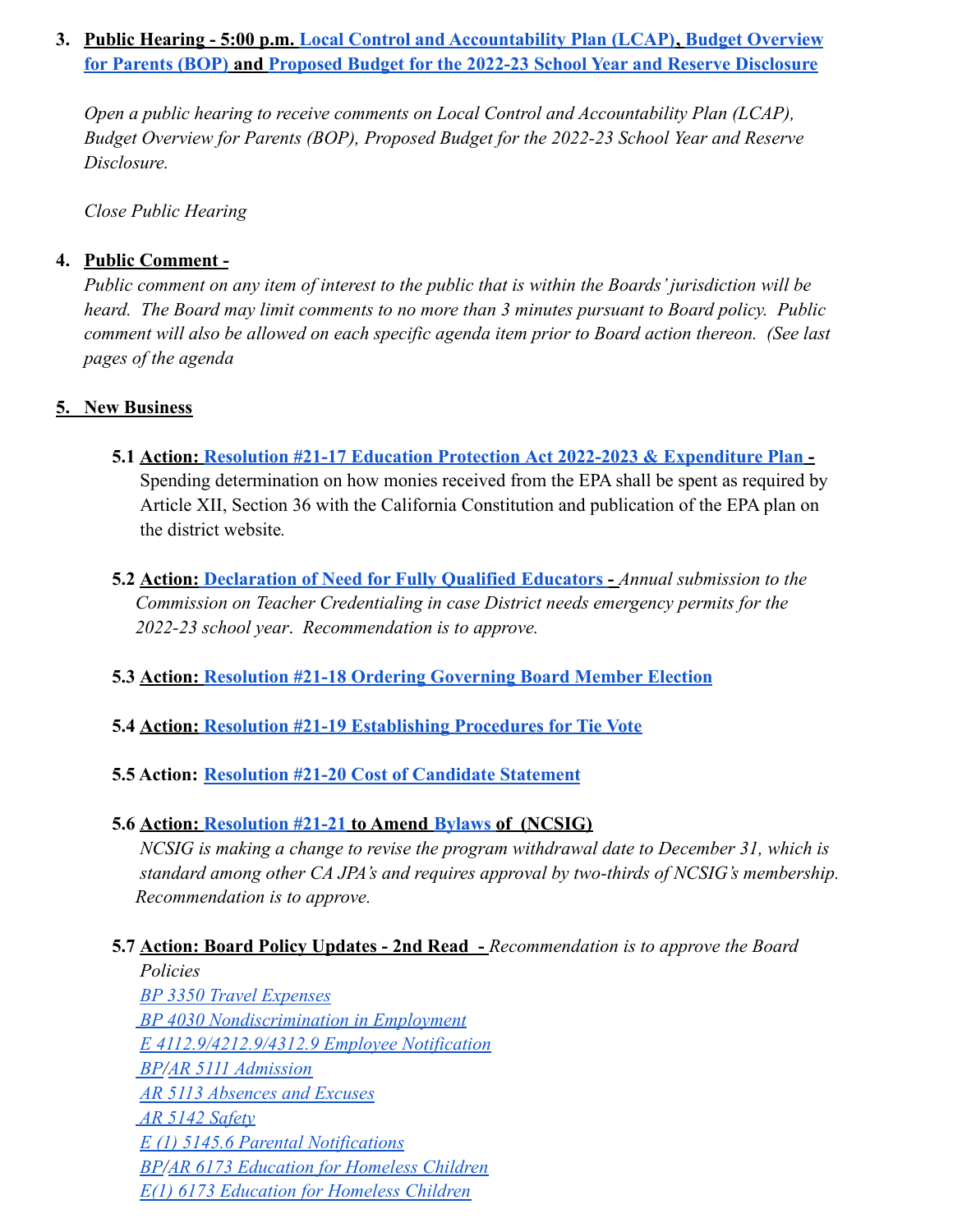*[E\(2\) 6173 Education for Homeless Children](https://docs.google.com/document/d/193P5kkPToU2qYTM9GfkgNbpHCntOliPY/edit?usp=sharing&ouid=109948329975750199122&rtpof=true&sd=true) [BB 9322 Agenda/Meeting Materials](https://docs.google.com/document/d/1xHrbIZVSpYJrjBOwRtPr7ii1VMxcNO74/edit?usp=sharing&ouid=109948329975750199122&rtpof=true&sd=true)*

- **5.8 Report: [Student Achievement in Reading & Math](https://drive.google.com/file/d/18Q3_nkUnevUS8V5UIANzSA5Rqym4LFvD/view?usp=sharing)**
- **5.9 Report: [Certificated](https://drive.google.com/file/d/1unkuwwMaO4UMtabvmH11oRq6geXCoLKF/view?usp=sharing) and [Classified](https://drive.google.com/file/d/1zXk8tm0gnxLTQU6oahWWKsDA-3gZ_Ou4/view?usp=sharing) Staffing Assignments**
- **5.10 Discussion: [California School Dashboard Local](https://drive.google.com/file/d/1PnCTcwlTeC2ZjO9g6t2Hz5uyODw-_i7H/view?usp=sharing) Indicators -**
- **5.11 Discussion: Local Control Accountability Plan [& Local Control Plan Annual Update](https://drive.google.com/file/d/1Kb2xJD6eouRGSx3P10hdwCtEgB964vWb/view?usp=sharing) 2022-2023 & [Budget Overview for Parents](https://drive.google.com/file/d/1J0YNYzN0MKvAOcEZdvLmkpM3YejW1p_f/view?usp=sharing)** - This year we need to report out on 2 components of prior LCAP/LCP. Information will include updated status on implementing Evaluations/Action Services. *The LCAP will be on the June 22nd Board agenda for adoption.*
- **5.12 Discussion: [2022-2023 Proposed Budget](https://drive.google.com/file/d/1IYRjHYDQZfGGzHppPt2UqC9vj8Hb-jjq/view?usp=sharing) -** *This will be on the June 22, 2022 agenda for approval.*
- **5.13 Discussion: [Central Kitchen Manager Job Description](https://docs.google.com/document/d/1ihozQoz-Cm7a5Z31_iBbuFAKGYFdxtiXqcxFuoiyFmc/edit?usp=sharing)** 1st Read. The job description will be on the June 22nd meeting agenda as a 2nd read.
- **5.14 Discussion: [Proposed Classified Management Salary](https://drive.google.com/file/d/1dHHCHPFEOhQVsaf5l6wo879UYlqoVJsN/view?usp=sharing) Schedule** 1st Read. The Salary schedule will be on the June 22nd meeting agenda as a 2nd read.
- **5.15 Discussion: [Draft Principal Secretary Job Description](https://docs.google.com/document/d/1ETEoCfEXCOJ8SAhTkNacNo-NBFBC2gKJVF_keF_rm6w/edit?usp=sharing) -** 1st Read. *We are creating a new job description for a new position. This will be on the June 22 agenda for approval.*
- **5.16 Discussion: [Proposed Principal Secretary Salary](https://drive.google.com/file/d/1wwd4pXKwGJrCawl0WK11CUi3D5Qg9hKN/view?usp=sharing) Schedule -** 1st Read. *This will be on the June 22, 2022 agenda for a 2nd Read*
- **5.17 Information: [Board Candidate Filing Period](https://drive.google.com/file/d/1pq9Id7DyhGx7F1aj_ZEhCtxtInOMQ7gU/view?usp=sharing) - [Roles and Responsibilities](https://drive.google.com/file/d/18FVjXVkutyZPkzDdTzacvZY9wvYR5502/view?usp=sharing), [About](https://drive.google.com/file/d/1_7ieDSrkE_ZTX5u-BXf8Yatwg0LVBEWD/view?usp=sharing) [California School Boards,](https://drive.google.com/file/d/1_7ieDSrkE_ZTX5u-BXf8Yatwg0LVBEWD/view?usp=sharing) [What it Takes to](https://drive.google.com/file/d/1YdFqwn5zEfBnwfb6S7DaSHWayWbqr8EY/view?usp=sharing) Lead** *Information items for those wanting more information on what it takes to be a Board Member.*

# **6. Other Reports**

- 6.1 Raider Treasure
- 6.2 Student Representative
- 6.3 Educational Foundation
- 6.4 Certificated
- 6.5 Classified
- 6.6 Business Manager
- 6.7 Principal
- 6.8 Superintendent

## **7. Board Comments**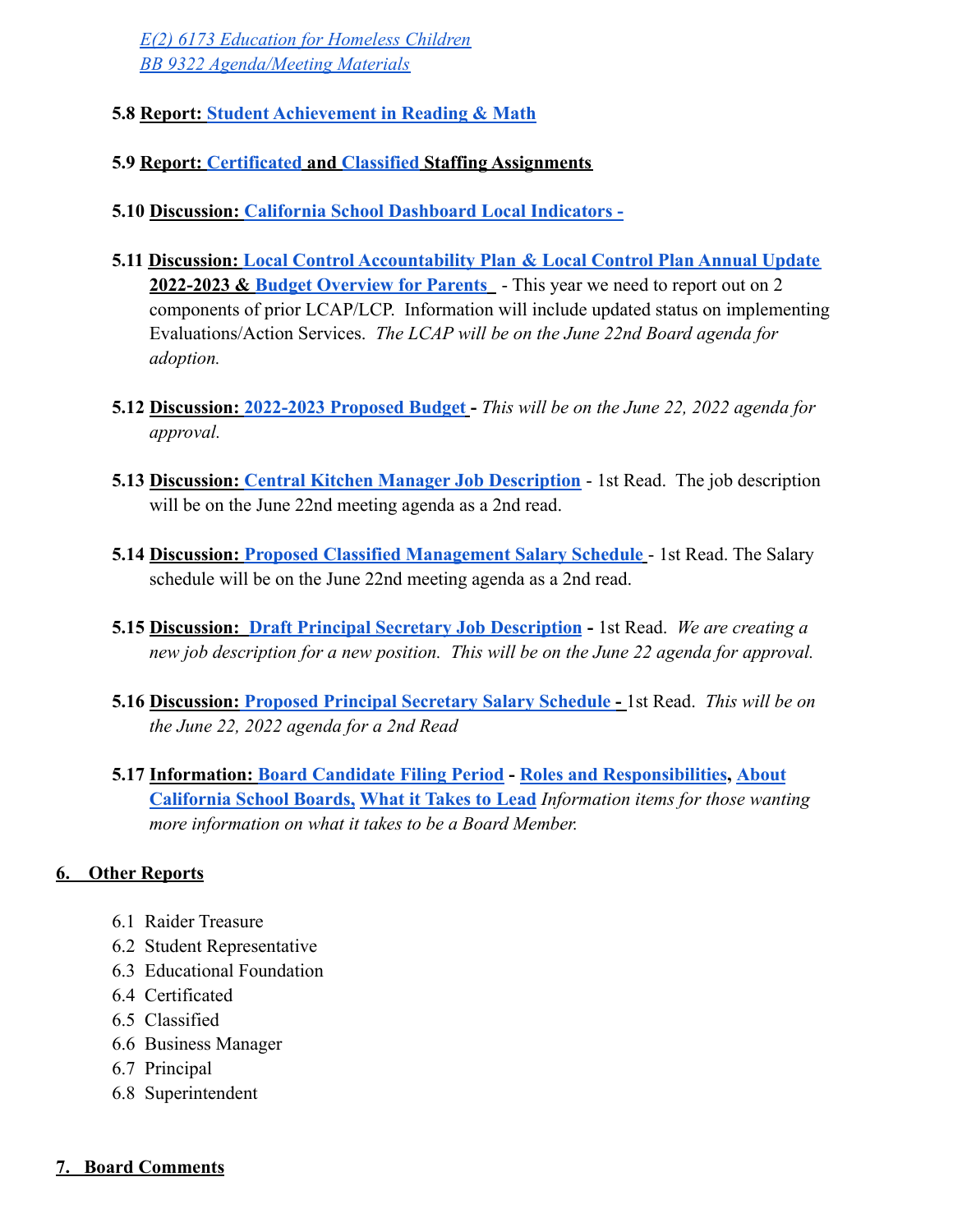#### **8. Next Meeting**

8.1 Special Board Meeting for LCAP and Budget adoption is June 22, 2022 at 9:00 a.m. Next meeting date: The next Regular Board meeting is August 16, 2022 at 5:00 p.m.

#### **9. Adjournment**

In compliance with the Americans with Disability Act. for those requiring special assistance to access the Board meeting room, to access written documents being discussed at the Board meeting, or to otherwise participate at Board meetings, please contact the Assistant to the Superintendent, Carie Nadin at 530-547-3276 for assistance. Notification at least 48 hours before the meeting will enable the District to make reasonable arrangements to ensure accessibility to the Board meeting and to provide any required accommodations, auxiliary aids or services. Documents provided to a majority of the Governing Board regarding an open session item on the agenda will be made available for public inspection in the District Office located at 9087 Deschutes Rd., Palo Cedro, CA 96073 during normal business hours.

Governing Board meetings shall begin on time and shall be guided by an agenda prepared in accordance with Board bylaws and posted and distributed in accordance with the Ralph M. Brown Act (open meeting requirements) and other applicable laws.

*(cf. 9322 – Agenda/Meeting Materials)*

The Board president shall conduct Board meetings in accordance with Board bylaws and procedures that enable the Board to efficiently consider issues and carry out the will of the majority. *(cf. 9121 – President)*

The Board believes that late night meetings deter public participation, can affect the Board's decision-making ability, and can be a burden to staff. Regular Board meetings shall be adjourned at 10:00 p.m. unless extended to a specific time determined by a majority of the Board. The meeting shall be extended no more than once and subsequently may be adjourned to a later date. *(cf. 9320 – Meetings and Notices)*

The Board shall act by majority vote of all of the membership constituting the Board. (Education Code 35164) *(cf. 9323.2 Actions by the Board)*

The Board believes that when no conflict of interest requires abstention, its members have a duty to vote on issues before them. When a member abstains, his/her abstention shall not be counted for purposes of determining whether a majority of the membership of the Board has taken action. *(cf. 9270 – Conflict of Interest)*

Members of the public are encouraged to attend Board meetings and to address the Board concerning any item on the agenda or within the Board's jurisdiction. So is not to inhibit public participation, persons attending Board meetings shall not be requested to sign in, complete a questionnaire, or otherwise provide their name or other information as a condition of attending the meeting.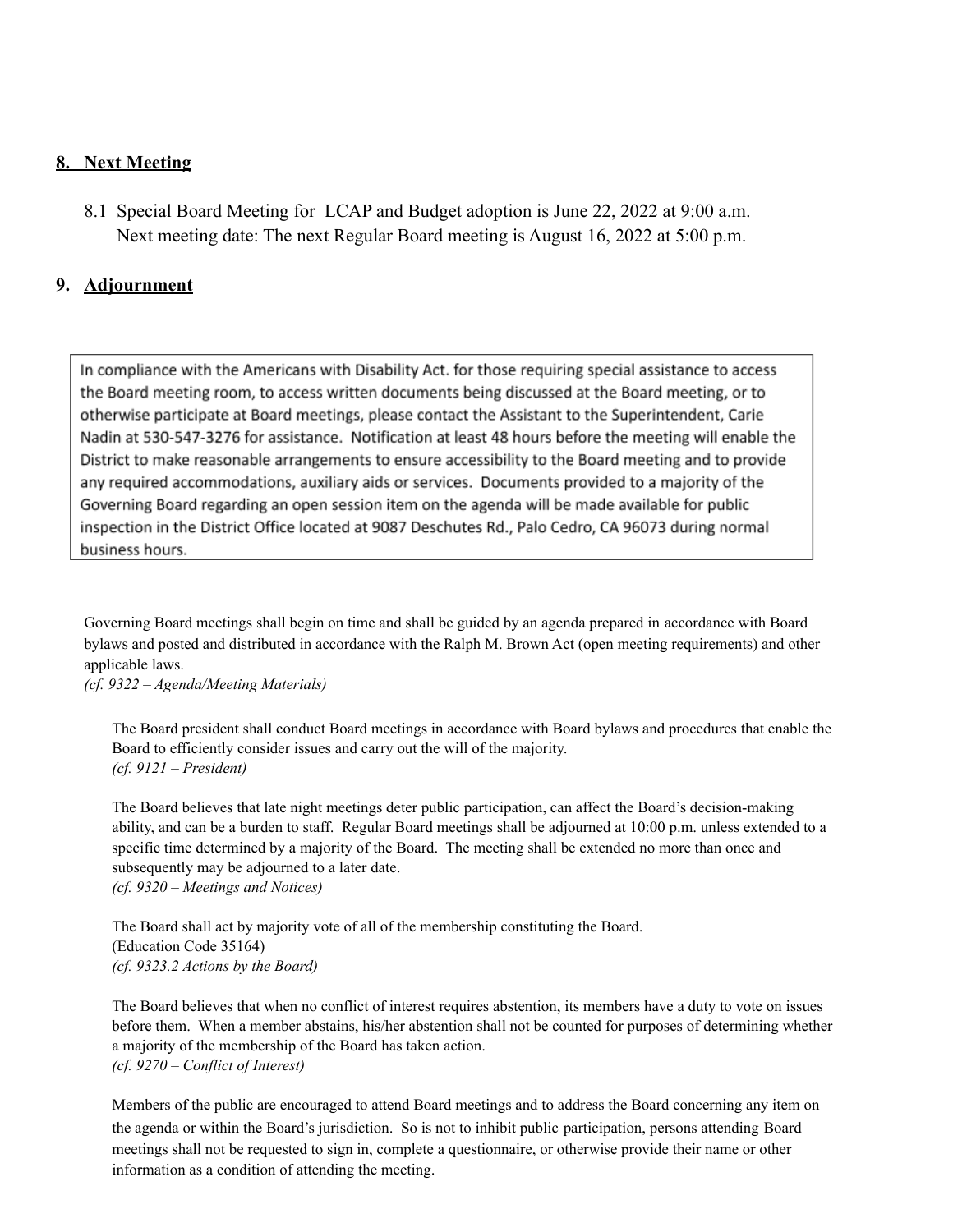In order to conduct district business in an orderly and efficient manner, the Board requires that public presentations to the Board comply with the following procedures:

- 1. The Board shall give members of the public an opportunity to address the Board on any item of interest to the public that is within the subject manner jurisdiction of the Board, either before or during the Board's consideration of the item. (Ed Code 25145.5; Government Code 54954.3)
- 2. At a time so designated on the agenda at a regular meeting, members of the public may bring before the Board matters that are not listed on the agenda. The Board shall take no action or discussion on any item not appearing on the posted agenda, except as authorized by law. (Ed Code 35145.5; Government Code 54954.2)
- 3**.** Without taking action, Board members or district staff members may briefly respond to statements made or questions posed by the public about items not appearing on the agenda. Additionally, on their own initiative or in response to questions posed by the public, a Board or staff member may ask a question for clarification, make a brief announcement, or make a brief report on his/her own activities (Government Code 54954.2)

Furthermore, the Board or a Board member may provide a reference to staff or other resources for factual information, ask staff to report back to the Board at a subsequent meeting concerning any matter, or take action directing staff to place a matter of business on a future agenda. (Government Code 54954.2)

- 4. The Board need not allow the public to speak on any item that has already been considered by a committee composed exclusively of Board members at a public meeting where the public had the opportunity to address the committee on that item. However, if the Board determines that the item has been substantially changed since the committee heard the item, the Board shall provide an opportunity for the public to speak. (Government Code 54954.3)
- 5. A person wishing to be heard by the Board shall first be recognized by the president and shall then proceed to comment as briefly as the subject permits.

Individual speakers shall be allowed three minutes to address the Board on each agenda or non agenda item. The Board shall limit the total time for public input on each item to 20 minutes.

With Board consent, the Board president may increase or decrease the time allowed for public presentation, depending on the topic and the number of persons wishing to be heard. The president may take a poll of speakers for or against a particular issue and may ask that additional persons speak only if they have something new to add.

In order to ensure that non-English speakers receive the same opportunity to directly address the Board, any member of the public who utilizes a translator shall be provided at least twice the allotted time to address the Board, unless simultaneous translation equipment is used to allow the Board to hear the translated public testimony simultaneously. (Government Code 54954.3)

- 6. The Board president may rule on the appropriateness of a topic, subject to the following conditions:
	- a. If a topic would be suitably addressed at a later time, the Board president may indicate the time and place when it should be presented.
	- b. The board shall not prohibit public criticism of its policies, procedures, programs, services acts, or omissions (Government Code 54954.3)
	- c. The Board shall not prohibit public criticism of district employees. However, whenever a member of the public initiates specific complaints or charges against an individual employee, the Board president shall inform the complaint of the appropriate complaint procedure.

*(cf. 1312.1 – Complaints Concerning District Employees)*

(cf. 9321 – Closed Session Purposes and Agendas)